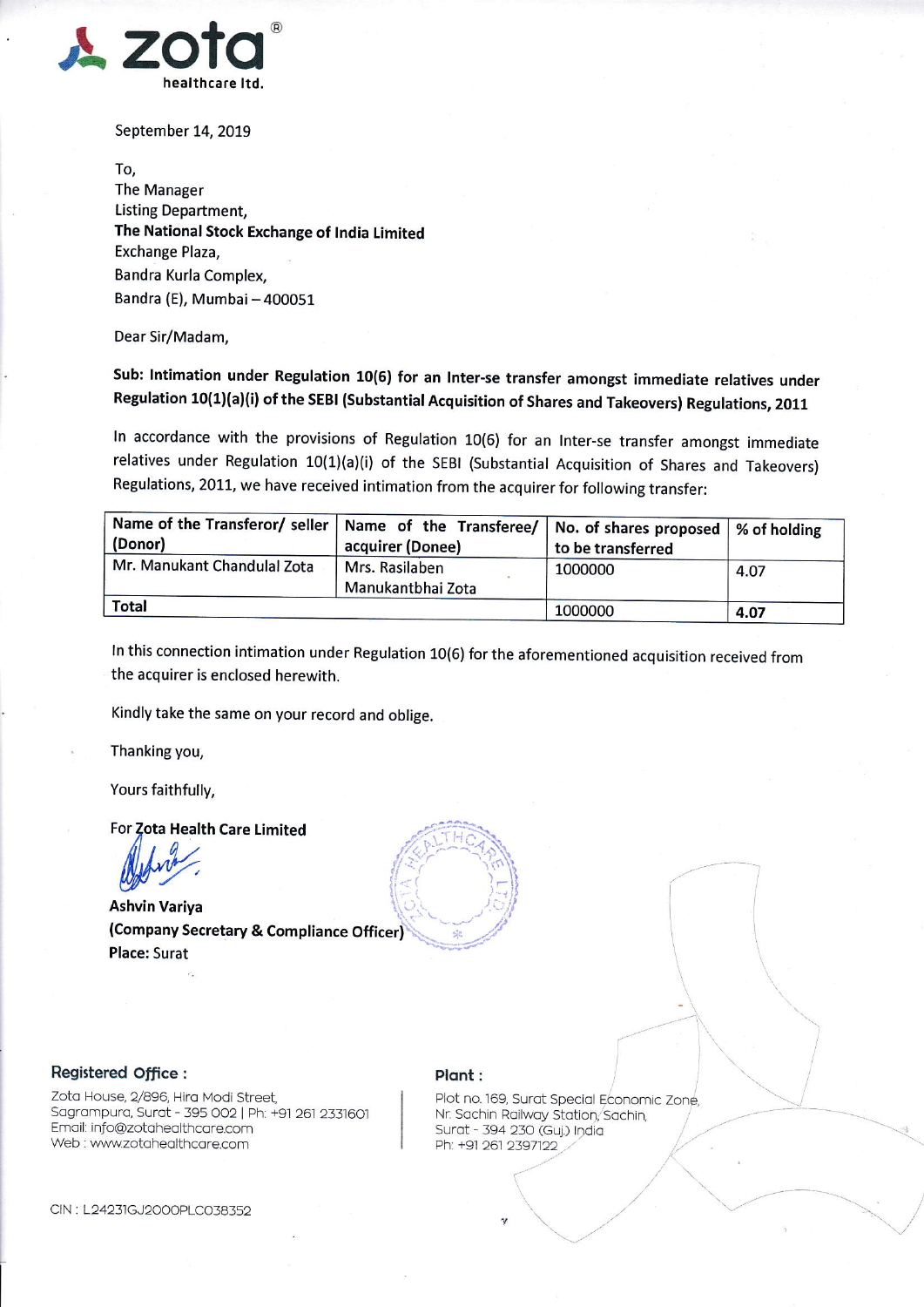September 14, 2019

To, The Manager The National Stock Exchange of lndia Limited Exchange Plaza, Bandra Kurla Complex, Bandra (E), Mumbai - 400051

Dear Sir/Madam,

Sub: Intimation under Regulation 10(6) for an Inter-se transfer amongst immediate relatives under<br>Regulation 10(1)(a)(i) of the SEBI (Substantial Acquisition of Shares and Takeovers) Regulations, 2011

Please find attached intimation under Regulation 10(6) in respect of acquisition of shares of M/s Zota<br>Health Care Limited under Regulation 10(1)(a)(i) of the SEBI (Substantial Acquisition of Shares and<br>Takeovers) Regulati

This is for your information and records.

Thanking you.

 $2291112$   $273721$ 

(Rasilaben Manukantbhai Zota)

Encl: a/a

CC: Company Secretary & Compliance Officer Zota Health Care Limited Zota House, 2/896, Hira Modi Street, Sagrampura, Surat - 395002, Gujarat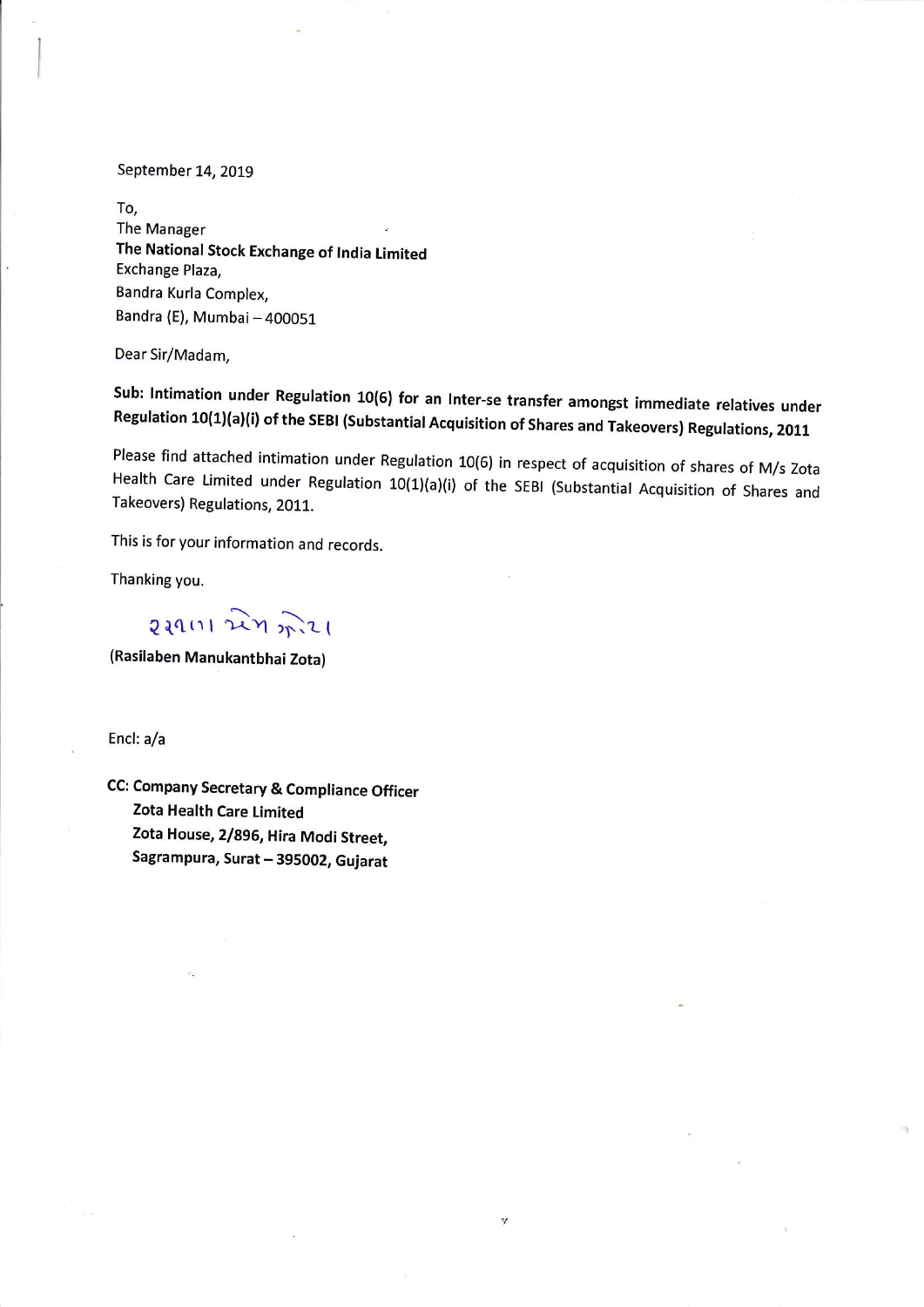|    | <u>above the relative apon exemption provided for in Regulation 10 of SEBI (Substantial</u><br><b>Acquisition of Shares and Takeovers) Regulations, 2011</b> |                                              |                                                |  |  |
|----|--------------------------------------------------------------------------------------------------------------------------------------------------------------|----------------------------------------------|------------------------------------------------|--|--|
| 1. | Name of the Target Company (TC)                                                                                                                              | Zota Health Care Limited                     |                                                |  |  |
| 2. | Name of the acquirer(s)                                                                                                                                      | Mrs. Rasilaben Manukantbhai Zota             |                                                |  |  |
| 3. | Name of the stock exchange where shares of                                                                                                                   |                                              |                                                |  |  |
|    | the TC are listed                                                                                                                                            |                                              | National Stock Exchange of India Ltd.          |  |  |
| 4. | Details of the transaction including rationale, if                                                                                                           |                                              | Inter-se transfer of shares among the promoter |  |  |
|    | any, for the transfer/acquisition of shares.                                                                                                                 |                                              |                                                |  |  |
|    |                                                                                                                                                              | consideration                                | & promoter group by way of gift without any    |  |  |
| 5. | Relevant regulation under which the acquirer is                                                                                                              | 10(1)(a)(i)                                  |                                                |  |  |
|    | exempted from making open offer.                                                                                                                             |                                              |                                                |  |  |
| 6. | Whether disclosure of proposed acquisition was                                                                                                               | Yes                                          |                                                |  |  |
|    | required to be made under regulation 10 (5)                                                                                                                  |                                              |                                                |  |  |
|    | and if so,                                                                                                                                                   |                                              |                                                |  |  |
|    | whether disclosure was made and whether                                                                                                                      | Yes                                          |                                                |  |  |
|    | it was made within the timeline specified                                                                                                                    |                                              |                                                |  |  |
|    | under the regulations.                                                                                                                                       |                                              |                                                |  |  |
|    | date of filing with the stock exchange.                                                                                                                      | September 03, 2019 with National Stock       |                                                |  |  |
|    |                                                                                                                                                              | Exchange of India Ltd.                       |                                                |  |  |
| 7. | Details of acquisition                                                                                                                                       | Disclosures required                         | Whether the                                    |  |  |
|    |                                                                                                                                                              | to be made under                             | disclosures under                              |  |  |
|    |                                                                                                                                                              | regulation 10(5)                             | regulation 10(5) are                           |  |  |
|    |                                                                                                                                                              |                                              | actually made                                  |  |  |
|    | a. Name of the transferor / seller                                                                                                                           | Mr. Manukant                                 | Yes                                            |  |  |
|    |                                                                                                                                                              | Chandulal Zota                               |                                                |  |  |
|    | b. Date of acquisition                                                                                                                                       |                                              |                                                |  |  |
|    |                                                                                                                                                              | Anytime after 4                              | Yes disclosure was                             |  |  |
|    |                                                                                                                                                              | working days from the                        | made on September                              |  |  |
|    |                                                                                                                                                              | date of the intimation                       | 03, 2019; actual                               |  |  |
|    |                                                                                                                                                              | dated September 03,<br>2019 i.e. on or after | acquisition made on                            |  |  |
|    |                                                                                                                                                              | September 10, 2019                           | September 11, 2019                             |  |  |
|    | c. Number of shares/ voting rights in respect of                                                                                                             | As per Annexure I                            |                                                |  |  |
|    | the acquisitions from each person mentioned in                                                                                                               |                                              | As per Annexure I                              |  |  |
|    | 7(a) above                                                                                                                                                   |                                              |                                                |  |  |
|    | d. Total shares proposed to be acquired /                                                                                                                    | 1000000 shares                               | 1000000 shares                                 |  |  |
|    | actually acquired as a % of diluted share capital                                                                                                            | constituting 4.07% of                        | constituting 4.07% of                          |  |  |
|    | of TC                                                                                                                                                        | total share capital of                       | total share capital of                         |  |  |
|    |                                                                                                                                                              | the TC                                       | the TC                                         |  |  |
|    | e. Price at which shares are proposed to be                                                                                                                  | Inter se transfer                            | Inter se transfer                              |  |  |
|    | acquired / actually acquired                                                                                                                                 | between Promoter                             | between Promoter                               |  |  |
|    |                                                                                                                                                              | and Promoter group                           | and Promoter group                             |  |  |
|    |                                                                                                                                                              | by way of gift and                           | by way of gift and                             |  |  |
|    |                                                                                                                                                              | without consideration                        | without consideration                          |  |  |
|    |                                                                                                                                                              |                                              |                                                |  |  |

Format for Disclosures under Regulation 10(6) -Report to Stock Exchanges in respect of any<br>acquisition made in reliance upon exemption provided for in Pequlation 10 of SERL(Subdention

 $\gamma$ 

 $\tilde{E}$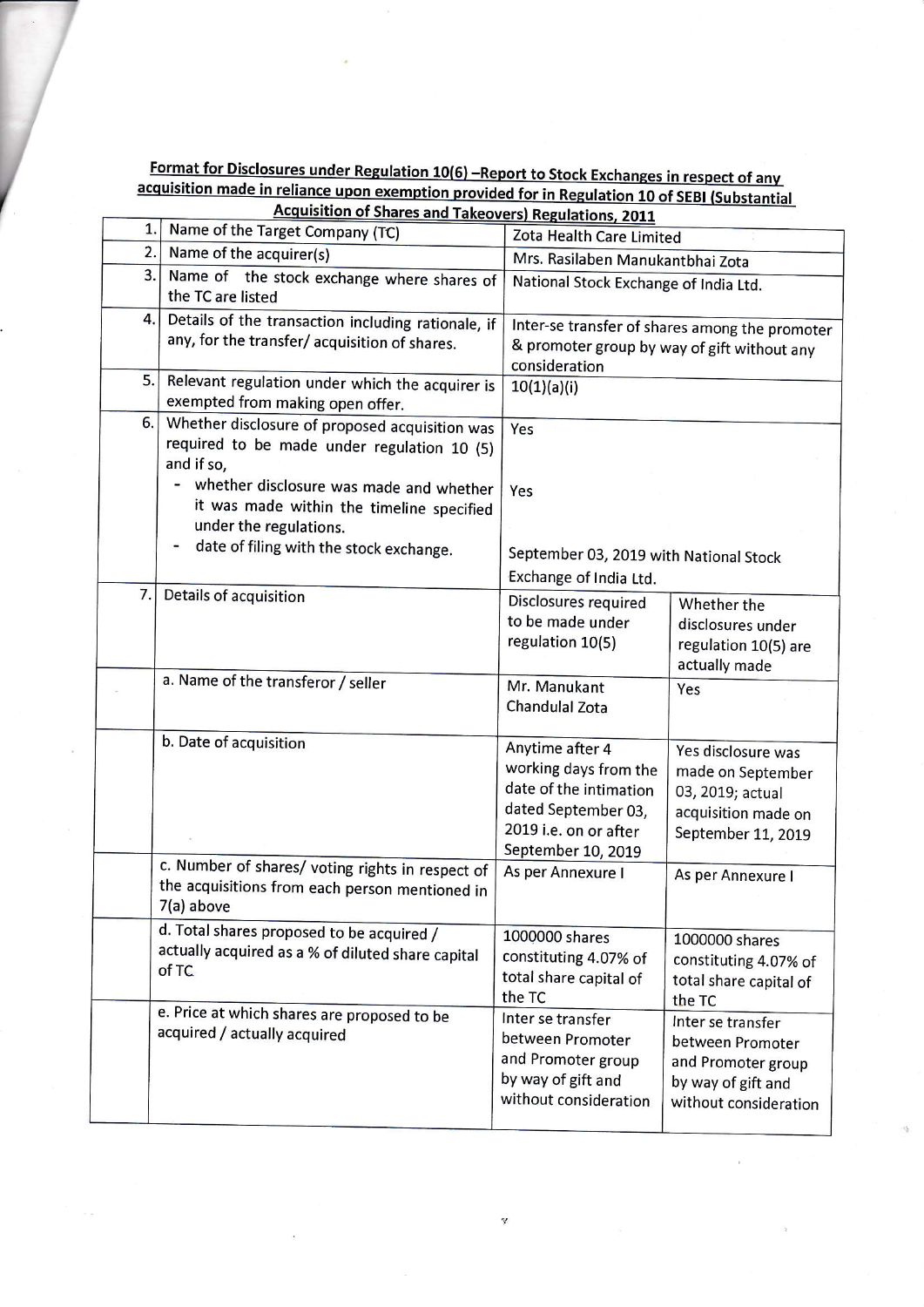| 8.1 | Shareholding details             | <b>Pre-Transaction</b> |         | Post-Transaction |         |
|-----|----------------------------------|------------------------|---------|------------------|---------|
|     |                                  | No. of                 | % w.r.t | No. of           | % w.r.t |
|     |                                  | shares held            | total   | shares held      | total   |
|     |                                  |                        | share   |                  | share   |
|     |                                  |                        | capital |                  | capital |
|     |                                  |                        | of TC   |                  | of TC   |
|     | a. Each Acquirer / Transferee(*) |                        |         |                  |         |
|     | Mrs. Rasilaben Manukantbhai Zota | 14000                  | 0.06    | 1014000          | 4.13    |
|     | b. Each Seller / Transferor      |                        |         |                  |         |
|     | Mr. Manukant Chandulal Zota      | 3326870                | 13.55   | 2326870          | 9.47    |

Note:

- (\*) Shareholding of each entity shall be shown separately and then collectively in a group.
- The above disclosure shall be signed by the acquirer mentioning date & place. In case, there is more than one acquirer, the report shall be signed either by all the persons or by a person duly authorized to do so on behalf of all the acquirers.

 $\gamma$ 

## $22401$   $\mu$ n  $\tilde{r}$

(Rasilaben Manukantbhai zota)

Date: 14.09.2019 Place: Surat